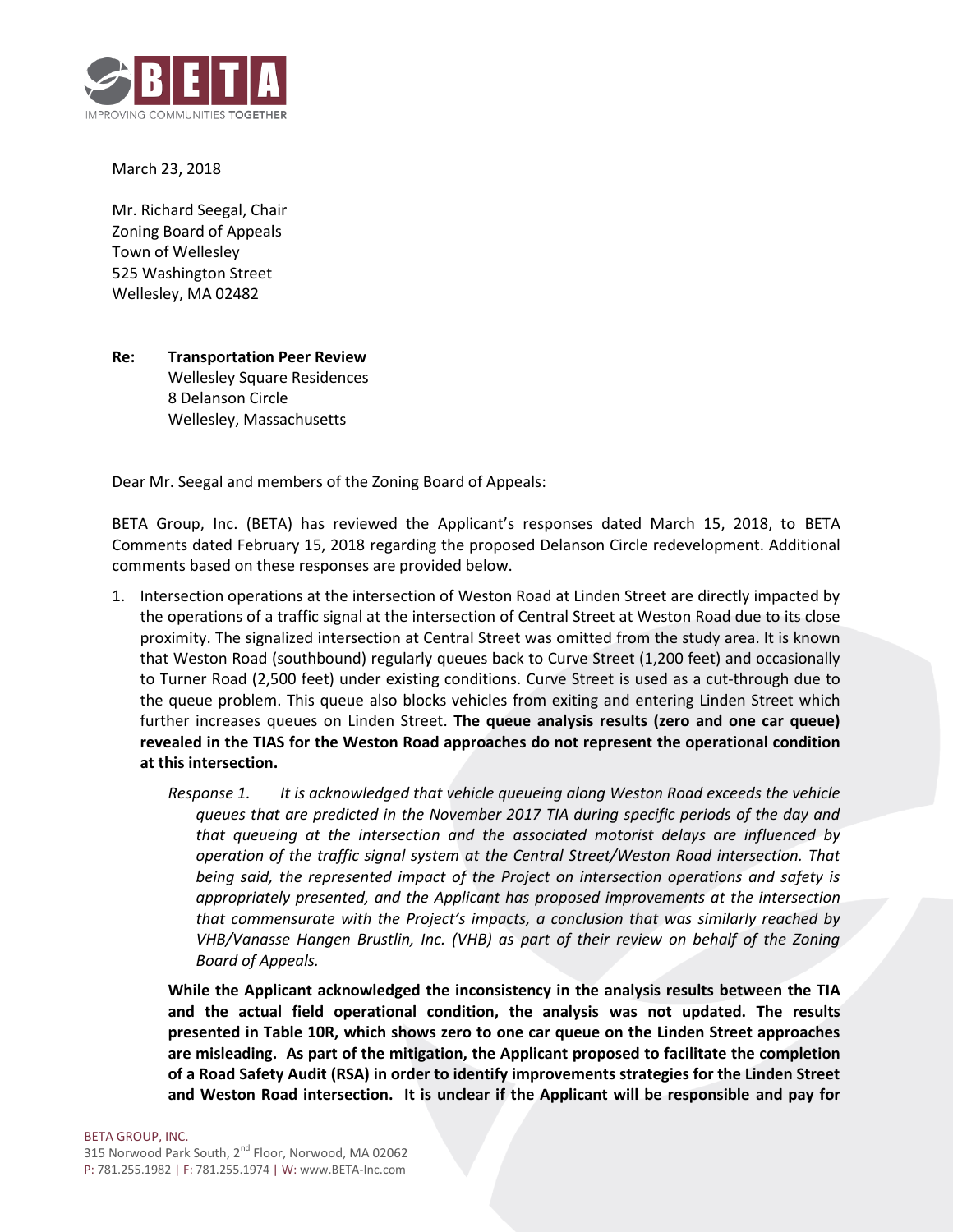**any of the identified improvements. At a minimum, the Applicant should make a contribution towards the future improvements of the intersection. As part of the RSA improvement strategy, we recommend that Peer to Peer traffic signal system operation be considered between the two signals (Central and Linden Street at Weston Raod).**

- 2. The analysis revealed that the Linden Street and Crest Road intersection will experience queuing problems ranging from 15 vehicles (375 feet) to 19 vehicles (475 feet) for the Linden Street westbound approach. The Site Drive/MBTA Driveway is located approximately 220 feet east of this intersection. **Other signal phasing and timing plans should be explored to improve the overall traffic operations of this intersection.** For example, a dynamic maximum operation can adjust green times for the westbound approach based on traffic volume variations. In addition, the Linden Street traffic signal phasing for the westbound approach should be evaluated to allow only the through movement to stay green during the Linden Street eastbound green phase considering the eastbound approach left turn volume is negligible (zero to one vehicle).
	- *Response 2. In order to reduce vehicle queuing at the Linden Street/Crest Street intersection, the Applicant will design and implement an optimal traffic signal timing and phasing plan, to include the implementation of dynamic maximum operation to accommodate traffic volume fluctuations on the approaches to the intersection that occur over the course of the day to the extent that such operations can be implemented within the confines of the existing traffic signal equipment. In addition and to the extent so desired by the Town, the Applicant will install "Do Not Block" signs and pavement markings at the Linden Street/Hollis Street intersection.*

**BETA requests the Applicant provide the proposed signal timing, phasing, and signing plans for Town review.**

- 3. The trip distribution revealed that Crest Road and Oak Street will be used by the site traffic. These streets are currently used as a cut-through street. A detailed post traffic monitoring program should be established to monitor these neighborhoods. A 48-hour ATR count should be obtained now to establish a base line for post traffic volume comparisons as part of the program. In the event the post traffic monitoring revealed traffic impact issues, an escrow account should be established to provide future traffic mitigations. The traffic monitoring should consist of two phase monitoring, one in six months after full occupancy and the other in 12-months after full occupancy.
	- *Response 3. The Project is not expected to result in a significant increase in traffic using either Crest Road or Oak Street, with predicted volume increases of less than five (5) vehicles during the peak hours, or less than one (1) additional vehicle every 12-minutes. That being said, the Applicant is conducting baseline traffic counts (weekday 48-hour automatic traffic recorder count) on both Crest Road and Oak Street as requested.*

**The Applicant did not mention our suggested post traffic monitoring program. In addition to the baseline data collection, BETA recommends the Applicant provide a post traffic monitoring program by collecting additional 48-hour traffic data six months and 12 months after full occupancy. An escrow account should be established to provide for future traffic mitigation should the traffic monitoring reveal neighborhood impacts.**

4. The TIAS conducted traffic counts between 7:00-9:00AM and 4:00-6:00PM on a Wednesday. It was noted in the TIAS that counts were collected between 2:00-6:00PM however data from 2:00-4:00PM could not be found in the Appendix.